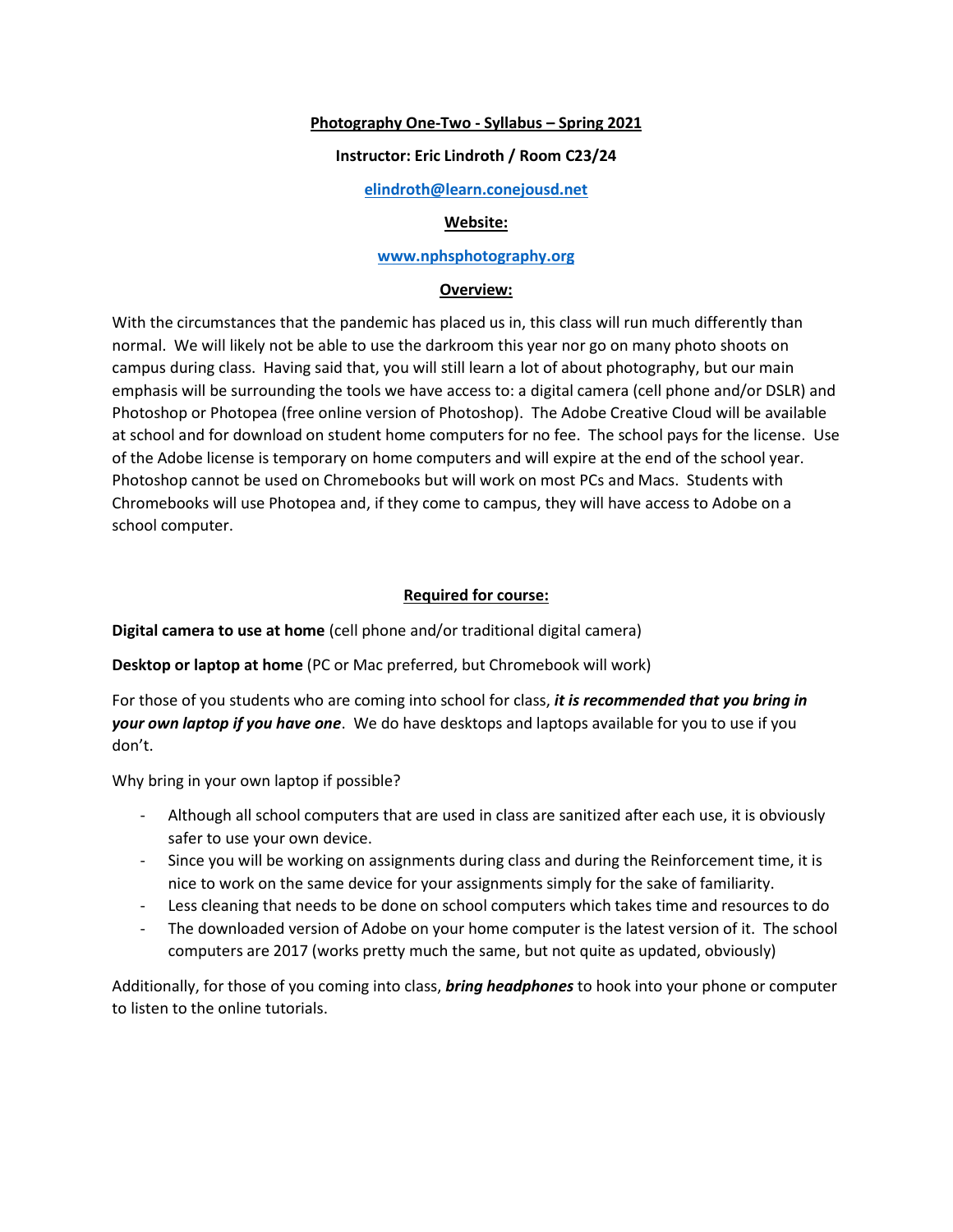#### **Style of Learning:**

This class, in this pandemic, has become, more or less, a tutorial based class. I have extensively updated the delivery of content in this course to a pre-made tutorial model of instruction. Not all assignments are taught this way, but the majority are. Why? Teaching most of the assignments is difficult over Zoom due to such inconsistent internet service throughout the community and a loss of screen resolution. It is much better to have tutorials on the website because the signal is much better from there than over Zoom and my videos are high resolution and not seen on a grainy, glitchy Zoom meeting. Additionally, students can more easily work at their own pace. This also makes everything safer in the classroom to abide to social distancing requirements if students are allowed to return to campus.

> **Topics We Will Cover:** *Effective Use of Light Effective Composition Portrait Photography Motion Photography Photoshop/Photopea Basic and Advanced Editing Exposure Triangle: Aperture, Shutter Speed, ISO Depth of Field, White Balance, Exposure Control Sustained Investigation: you pick a photographic topic to focus on for the term Written responses to articles about well-known photographers Historic Photo Report Personal Photos Report Famous Photographers Reports*

*Final Portfolio: 12 Breadth Images, 12 Sustained Investigation Images with statement*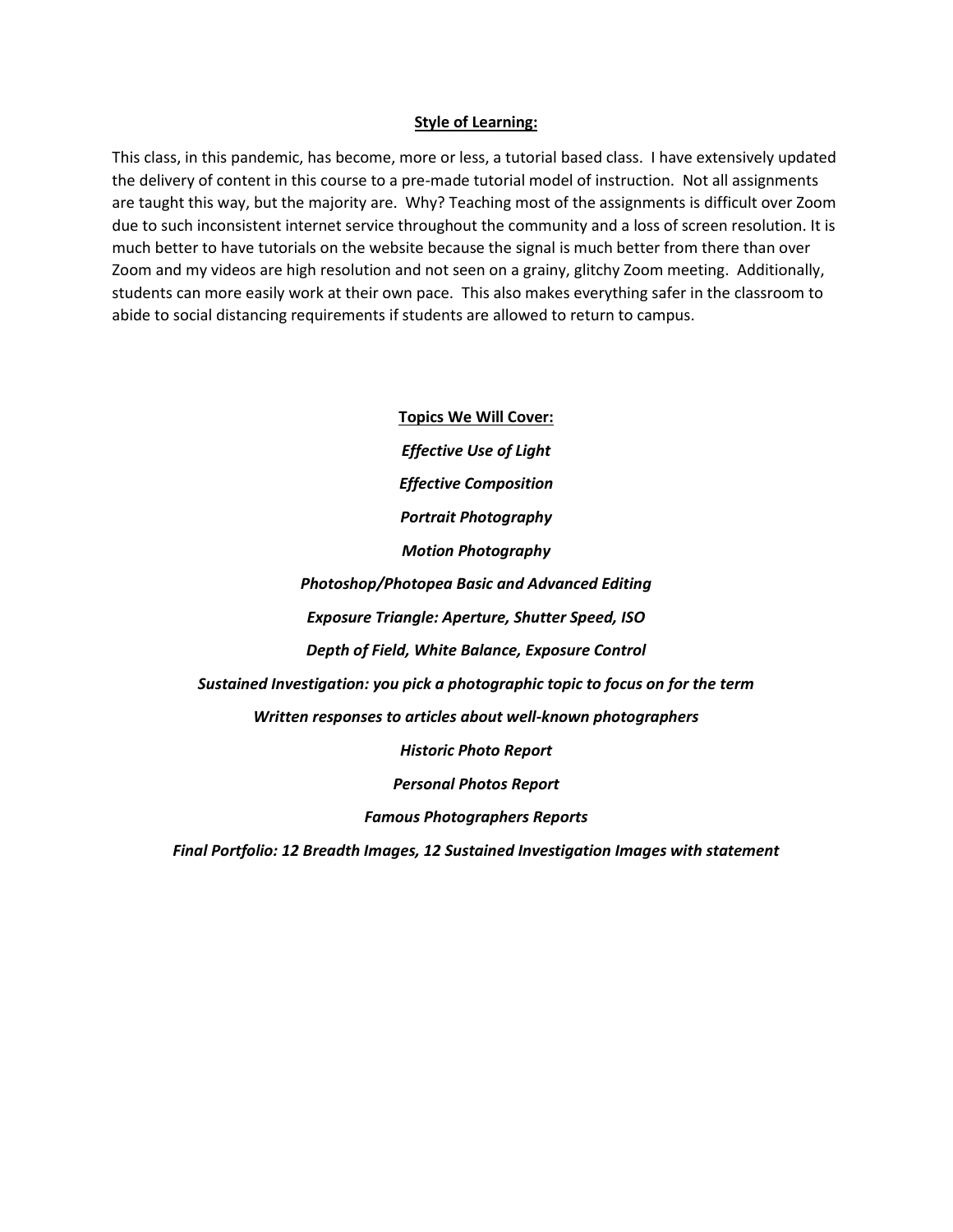# **How the Class Will Run, Generally:**

Toward the beginning of the course, I will conduct several live explanations of camera functions (all lectures are also pre-recorded on website in case a student is absent). As the course goes along, it becomes almost entirely tutorial based. So there will be less live instruction over Zoom for online students, however, I keep the Zoom open the entire class for any online students who have questions. For those students coming into the classroom, I will obviously be available for questions.

Students will be using Google Photos to store and turn in their images. Students may use their school Google learn account or a personal Google account.

Canvas is used for the course but the photo website is where most assignments are housed. Canvas and website are hyperlinked to one another by assignment. Why use the website to house lessons? The website is designed for photography. Canvas is much too limited in it capabilities.

# **GRADING**

You will be graded with these categories in mind:

| Creativity/Impact/Originality                  | <b>Composition</b>           |
|------------------------------------------------|------------------------------|
| <b>Exposure Control/Effective Use of Light</b> | <b>Editing (as required)</b> |

# Grading Scale

| $A+$  | 100%   | $C+$ | 77-79%       |
|-------|--------|------|--------------|
| A     | 93-99% | C    | 73-76%       |
| $A -$ | 90-92% | $C-$ | 70-72%       |
| B+    | 87-89% | D+   | 67-69%       |
| B     | 83-86% | D    | 63-66%       |
| $B -$ | 80-82% | D-   | 60-62%       |
|       |        | F    | 59 and below |

# **Academic Honesty:**

For all assignments, with the exception of historical, professional and personal photo reports, all images used for you assignments must be shot by you or you are the one that directs the shot (meaning if it is a self portrait, if you don't use a self timer, you have directed the photographer taking the image how you want it shot). This requirement applies to Photomontage assignments as well. If it is discovered you used another photographers work, there will be disciplinary consequences. Any image suspected to not